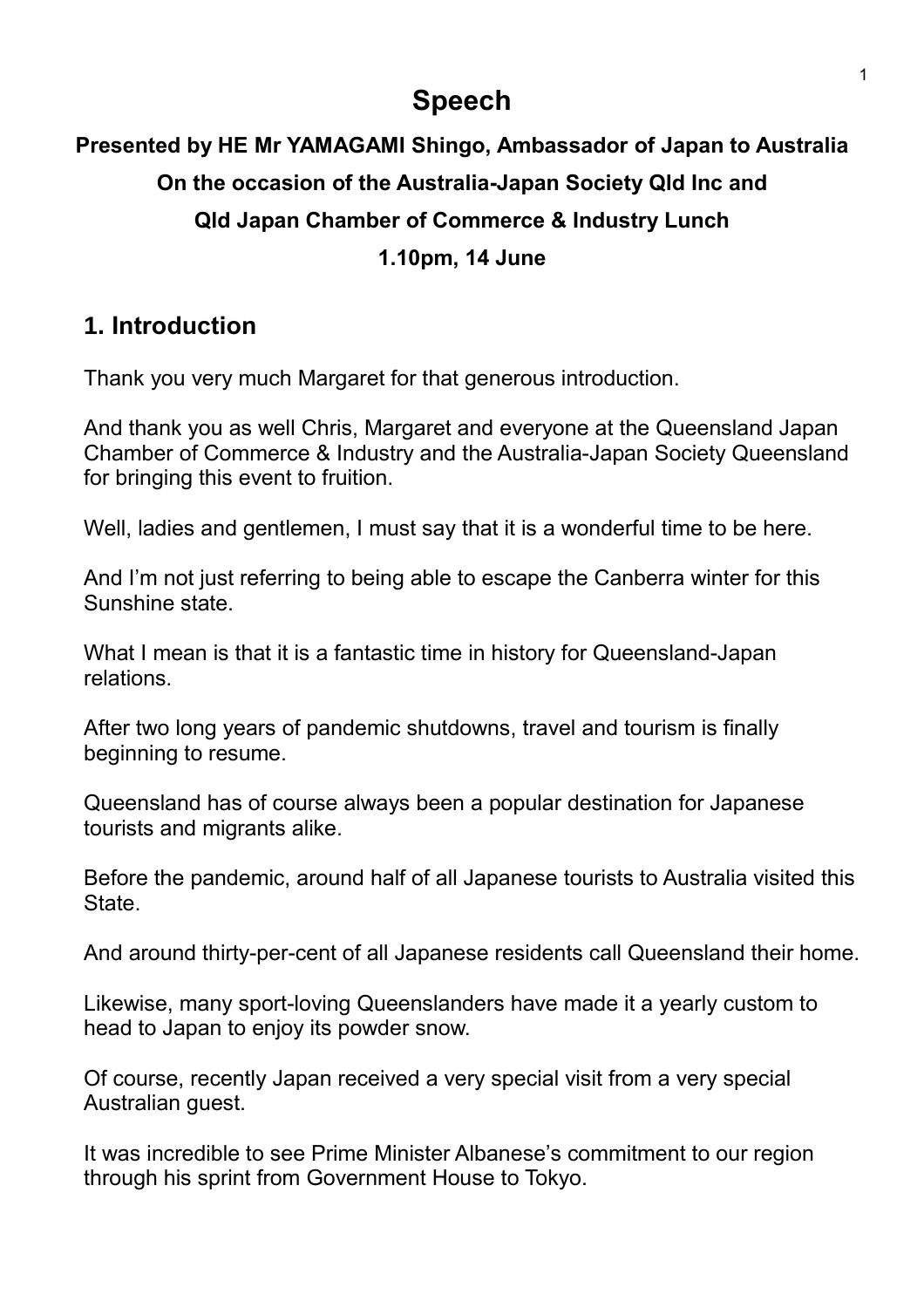I was waiting for him at Haneda airport and was delighted to welcome him once again to Japan.

I can let you know that, despite President Biden's kind suggestion, he didn't sleep through any of the Quad meeting.

Not a wink!

It is also a wonderful time for our relations as it is the  $50<sup>th</sup>$  anniversary of the Australia-Japan Society Queensland Inc.

Its early establishment no doubt stems from the long history between Japan and Queensland, which was the site of Japan's first foreign mission Down Under.

### **2. Where we are today**

Indeed, when we look back on Japan-Queensland history, we see ties underpinned by trade, investment and cultural exchange.

In terms of *trade*, According to the latest statistics for April this year, Japan has become Queensland's largest export destination.

But this is not surprising as Queensland has long contributed greatly to our overall bilateral trading relationship.

*Australian sugar* has strong connections with Japan stretching back over a century.

Japanese workers planted, hoed, weeded and oversaw production at Queensland sugar plantations.

Today it has captured more than four-fifths of Japan's imported sugar market.

Last year alone, Aussie sugar product exports to Japan totalled five-hundred and thirty-one million dollars' worth.

As a diplomat, I've a pretty large recommended daily sugar intake.

After all, sweet talking is my job.

But even for me, that's a lot of sugar.

*Australian beef exports,* which now make up around half of Japan's imported beef market, can also be said to be the legacy of strong Queensland ties.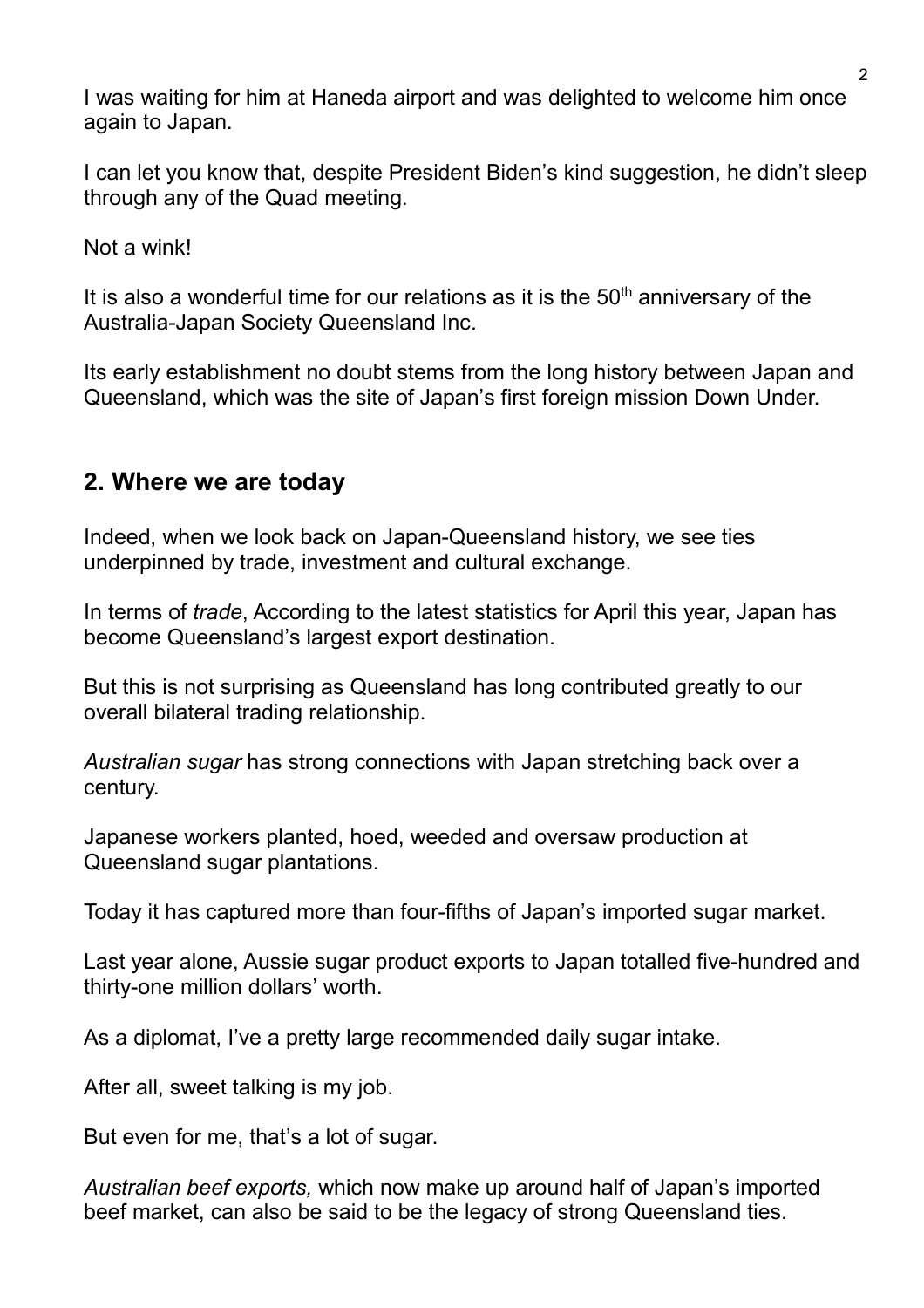In terms of *investment*, Queensland has been the heartland of Japanese business involvement in this country.

Of course, we all know about the Japanese property investment boom of the eighties.

It brought about some fantastic resorts and golf courses.

If you've ever seen Muriel's Wedding however, you'll know there was a time when Japanese investors were received with suspicion.

Muriel's father, Gold Coast local Bill Heslop, is shown in one scene soliciting bribes from Japanese resort developers.

He didn't even know Japan from China.

Such negative depictions are a thing of the past.

As Bill would say; 'you can't stop progress!'

Today hundreds of Japanese companies conduct business in this State, boosting the local economy and providing jobs.

While historically the focus has been on the tourism and resources sectors, in recent years there have been a diverse range of investments in Queensland's flour milling, packaging and manufacturing industries.

In terms of *cultural exchange*, I'm so delighted by what I see here in Queensland that I'm tempted to finish this speech in Japanese.

Because I hear that over one-hundred and thirty thousand, or *thirty-per-cent* of all Australia's Japanese learners are in this State.

Hopefully some of them are in this room.

Perhaps you might like to raise your hand?

ありがとうございます。I'll be conducting a vocabulary test later for all of you.

Truth be told, I'd like to practice my Aussie English so I'll keep going as planned.

Tell me, is it pronounced cozzies or togs?

And is it Parmy or Parma?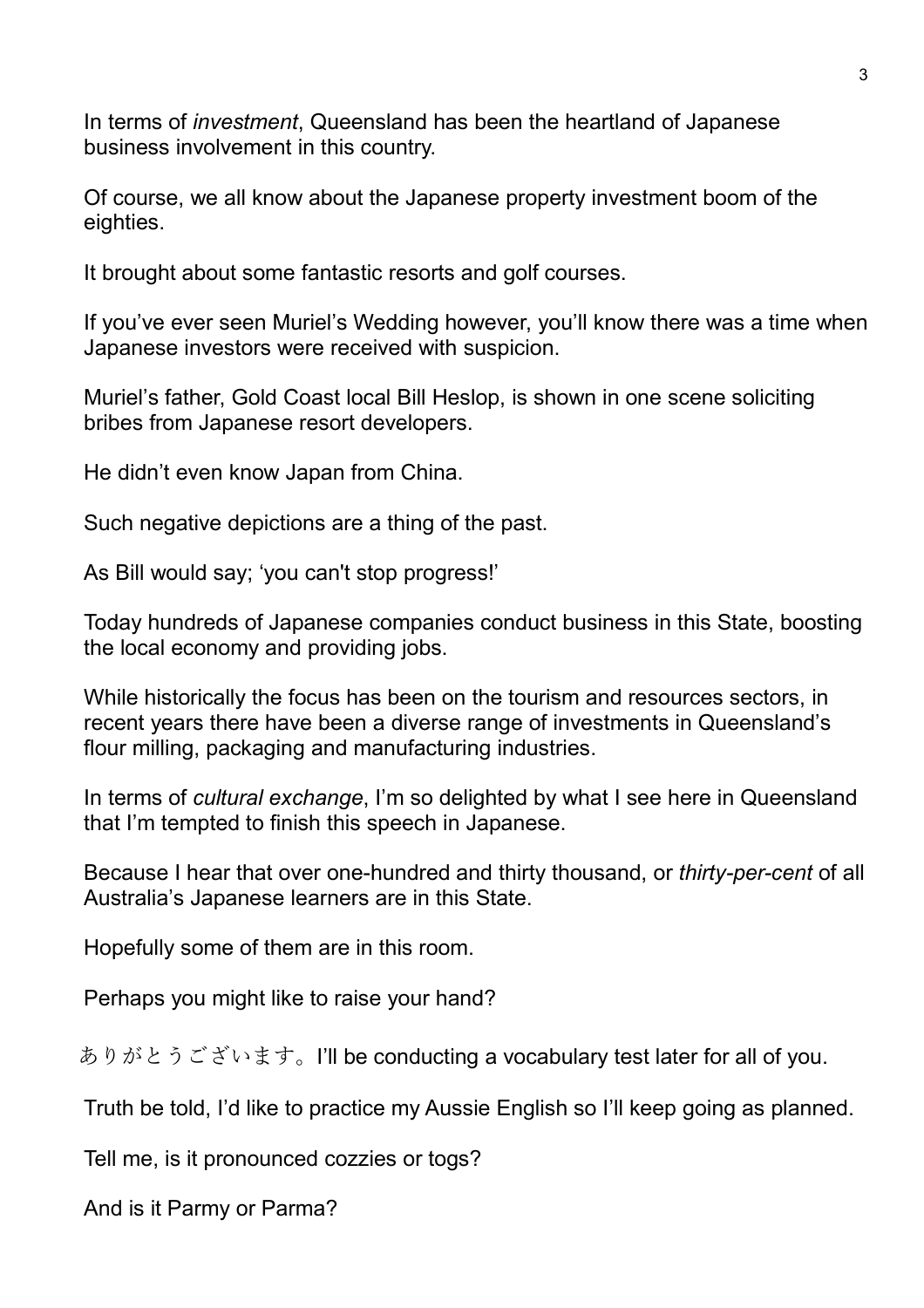Thank you, that's cleared that up.

What I was going to say is language learning and the people-to-people ties it fosters are very important for the relationship.

Today, Japan and Queensland share over thirty sister city relationships.

Some of them, such as the town of Minami and Cairns since 1969, are among the oldest in Australia.

Personally, I'd love to see the beach town of Oarai in Ibaraki Prefecture form a partnership with a lovely Queensland town.

Oarai has a fantastic tourism mascot called 'Araippe'.

To give you a bit of an idea, Araippe looks similar to the beloved Australian character Grug.

But instead of being covered in grass, he's covered in wriggling whitebait.

And instead of Grug's big droopy nose, he has a giant clam between his eyes.

On a related note, I find the trend of iconic 'Big Things' in Queensland fascinating.

The Big Dinosaur in Ballandean.

The Big Red Elephant in Lockyer Valley.

I don't know if you've noticed, but some of these things are not actually as big as the original.

Nevertheless, it would be great if Oarai could find a sister town with a Big Thing to match Araippe's quirkiness.

But I digress.

Now that I've touched on where we are today, let's look ahead to the future.

## **3. Looking Ahead**

New opportunities are opening up in traditional areas of cooperation such as trade, investment and cultural exchange, but also on new frontiers such as defence.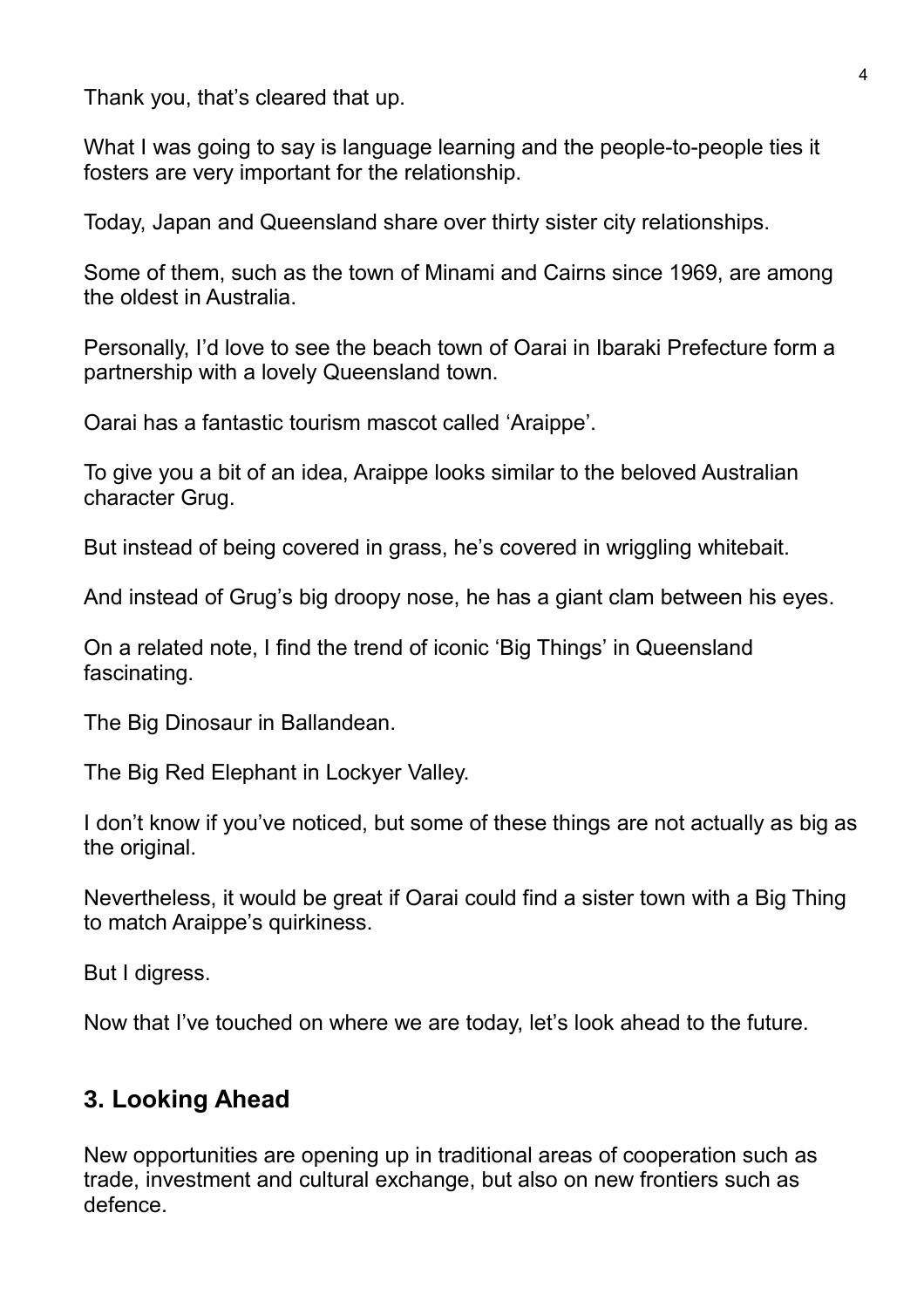In terms of *trade and investment*, the changing geopolitical environment is demonstrating the need for diversification and expanded trade with trusted partners.

Many of these changes affect small and medium businesses in particular.

Over ninety percent of all companies in Japan are small to medium enterprises.

So it's safe to say that Japanese businesses understand the challenges such enterprises face.

Japanese companies are also well known for their successful operations in the Indo-Pacific.

As the region grows, there will undoubtedly be opportunities for Australian business to partner with Japanese business to enter new markets.

We know that Japan is already keen to work with Australia on creating sustainable hydrogen supply chains.

Japanese companies are spearheading hydrogen and ammonia pilot projects all around Australia.

In Gladstone half a dozen major Japanese players are working towards the goal of turning it into one of Australia's first hydrogen hubs.

As mentioned, *tourism* is an area were Queensland-Japan relations have traditionally shined.

But there is room for growth.

I know many of you think New South Wales is your greatest rival.

But if you ask Japan, your greatest rival is Hawaii.

With the Brisbane Olympics on the horizon, there is ample opportunity to prove that a Hawaiian shirt looks just as good on Surfers.

The implementation of Japanese high-speed rail technology would certainly be a draw card.

Here in Australia, long car rides are a given.

But the Olympics will be an excellent opportunity to link Australia together with high-speed rail.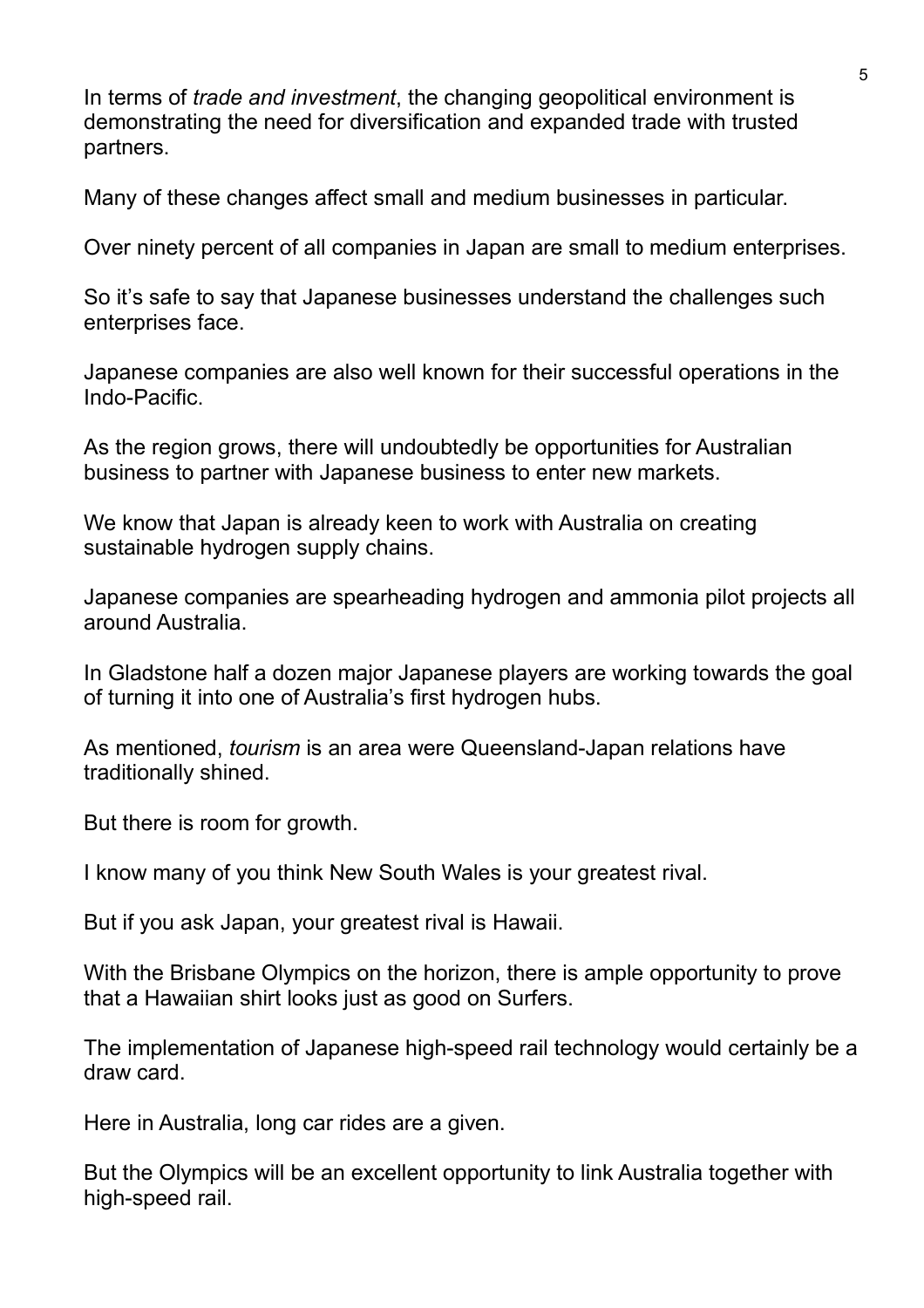The 1964 Tokyo Olympics led to the bullet train between Osaka and Tokyo which expanded into a large-scale network that now covers almost the whole of Japan.

Likewise, the Brisbane Olympics could serve as a starting point for expansion of Australian train infrastructure.

Brisbane 2032 will also be the first Olympics to follow the great milestone in global emissions reduction that will be 2030.

As such it is an opportunity to showcase world-leading low-emissions innovation.

Japan's Tokyo 2020 was the first net zero carbon Olympics.

An enormous amount of arrangements were made to showcase hydrogen, fuel cell and electric vehicles, and recycled materials.

Perhaps you remember hearing about the cardboard beds in the Athletes' village?

Japan is ready to share its experiences with Australia for a successful 2032 Brisbane Games.

The operational challenges were extraordinary, the eight-hundred and fifty thousand plus COVID-19 tests just the tip of the iceberg.

With three-hundred and thirty-nine events in thirty-three sports, they were not only the biggest, but one of the most diverse.

There was a record proportion of female athletes.

And the inclusion of BMX racing saw the inspiring story of Japanese-Aussie Gold Coast locals, the Sakakibara siblings, play out on screens across the globe.

I very much look forward to seeing Saya and her brother Kai continue their careers.

Following Paris and then LA, the Brisbane Olympics and Paralympics could provide a home-field advantage.

Now, on the topic of *cultural ties*, as mentioned, language is a powerful tool of connection.

That's why it is with considerable sadness that I note the trend of diminishing Asian studies tertiary education in this country.

But I believe this also provides a chance for Queensland to be a leader in the field.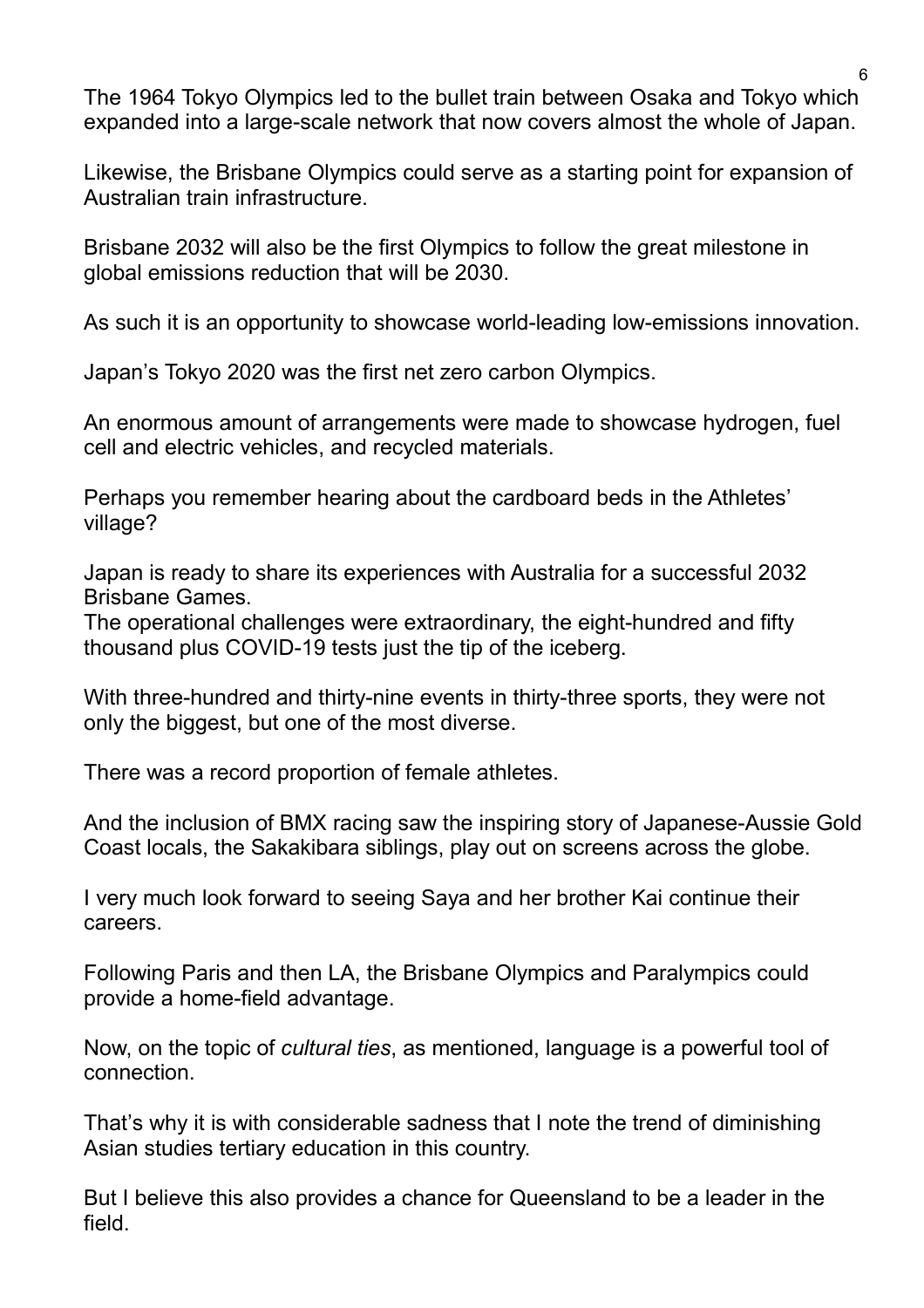Several Queensland universities provide Japanese culture and language related courses, some of them world-leading.

In the area of *defence and security*, opportunities for unprecedented cooperation are increasing day by day.

At the beginning of this year, Japan and Australia signed the Reciprocal Access Agreement.

This agreement significantly increases both the quantity and quality of the bilateral exercises we can conduct together.

This means in the years ahead, the Japan Self-Defense Forces will be paying call to the bases, ports, and training grounds in Australia in greater numbers and with more hardware.

With forty-per-cent of Australian Army personnel based here in Queensland, I have no doubt that more SDF uniforms will be seen around Queensland streets.

I'm sure there's much for them to learn about combat from the State of Origin.

Of course, since the signing of the RAA, there have been significant global developments.

Against the backdrop of the outrageous invasion of Ukraine by Russia, the Quad leaders convened a virtual meeting in March, and again in person last month.

There our nations emphasized that all countries must seek peaceful resolution of disputes in accordance with international law.

Australia, Japan, the United States and India share a strong resolve to maintain peace and stability in the Indo-Pacific.

This is not new.

But now, more than ever, there is a sense of urgency.

Today's Ukraine should never be allowed to become tomorrow's Taiwan.

Peace and stability across the Taiwan Strait is critical not only for regional security, but also for the security of international society.

As proof of our commitment to Ukraine, Japan made the unprecedented move of providing it with non-lethal equipment.